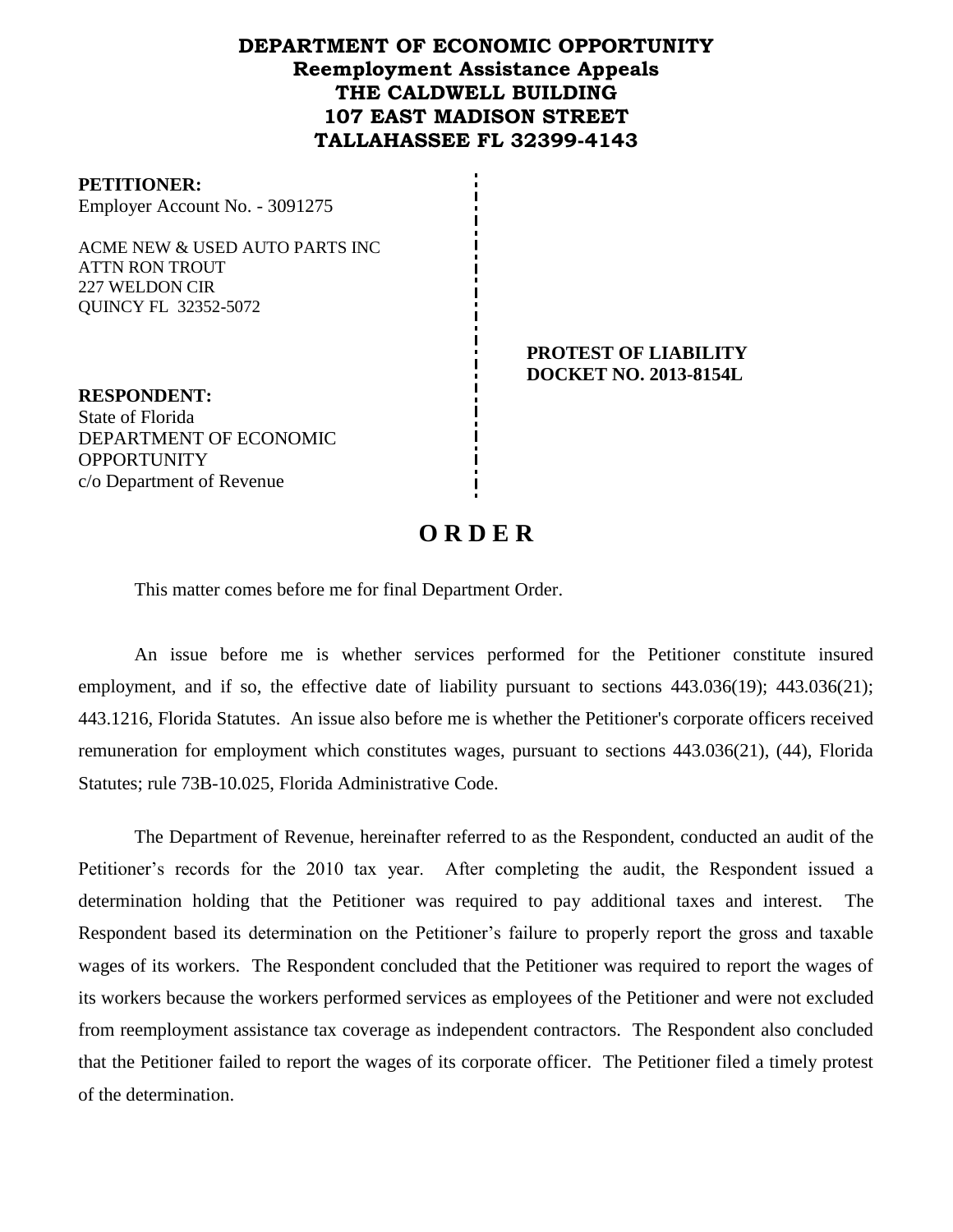A telephone hearing was held on April 16, 2013.The Petitioner, represented by its enrolled agent accountant, appeared and testified. The Respondent did not appear for the hearing. The Special Deputy issued a recommended order on May 9, 2013.

The Special Deputy's Findings of Fact recite as follows:

- 1. The Petitioner, Acme New & Used Auto Parts Inc. is a subchapter S corporation which operates a used car dealership. The Petitioner's president is James R. Trout.
- 2. The Department of Revenue conducted a sales tax audit of the Petitioner. During the course of the sales tax audit the auditor discovered check stubs showing commission payments to salesmen and draws paid to James R. Trout and his spouse Maryann Trout. Since the Petitioner had not reported any payroll to the state or federal government, the auditor conducted a payroll audit to ensure compliance with the Florida Unemployment Compensation Law for 2010.
- 3. The only records provided by the Petitioner were the check stubs and the Petitioner's 2010 Form 1120S, *U.S. Income Tax Return for an S Corporation*.
- 4. The check stubs revealed payments made to Dan Penson in the total amount of \$1,345.00, payments to Maryann Trout in the total amount of \$827.00, and payments to James R. Trout in the total amount of \$24,235.65. The Petitioner's president, James R. Trout, submitted an affidavit stating that Dan Penson operates primarily as an auto salesman for the car lot, and stating that occasional payments were made to Maryann Trout, spouse of the Petitioner's president, as draws to the owner.
- 5. On December 20, 2012, the Department of Revenue issued a *Noticed of Proposed Assessment* adding total gross wages of \$26,407.65, including taxable wages of \$9,172.00. After the audit the Petitioner engaged an enrolled agent accountant to represent the Petitioner. The Petitioner's enrolled agent accountant filed a timely protest.

Based on these Findings of Fact, the Special Deputy recommended that the determination dated December 20, 2012, be affirmed. The Petitioner's exceptions were received by mail postmarked May 13, 2013. No other submissions were received from any party.

With respect to the recommended order, section 120.57(1)(1), Florida Statutes, provides:

The agency may adopt the recommended order as the final order of the agency. The agency in its final order may reject or modify the conclusions of law over which it has substantive jurisdiction and interpretation of administrative rules over which it has substantive jurisdiction. When rejecting or modifying such conclusions of law or interpretation of administrative rule, the agency must state with particularity its reasons for rejecting or modifying such conclusion of law or interpretation of administrative rule and must make a finding that its substituted conclusion of law or interpretation of administrative rule is as or more reasonable than that which was rejected or modified. Rejection or modification of conclusions of law may not form the basis for rejection or modification of findings of fact. The agency may not reject or modify the findings of fact unless the agency first determines from a review of the entire record, and states with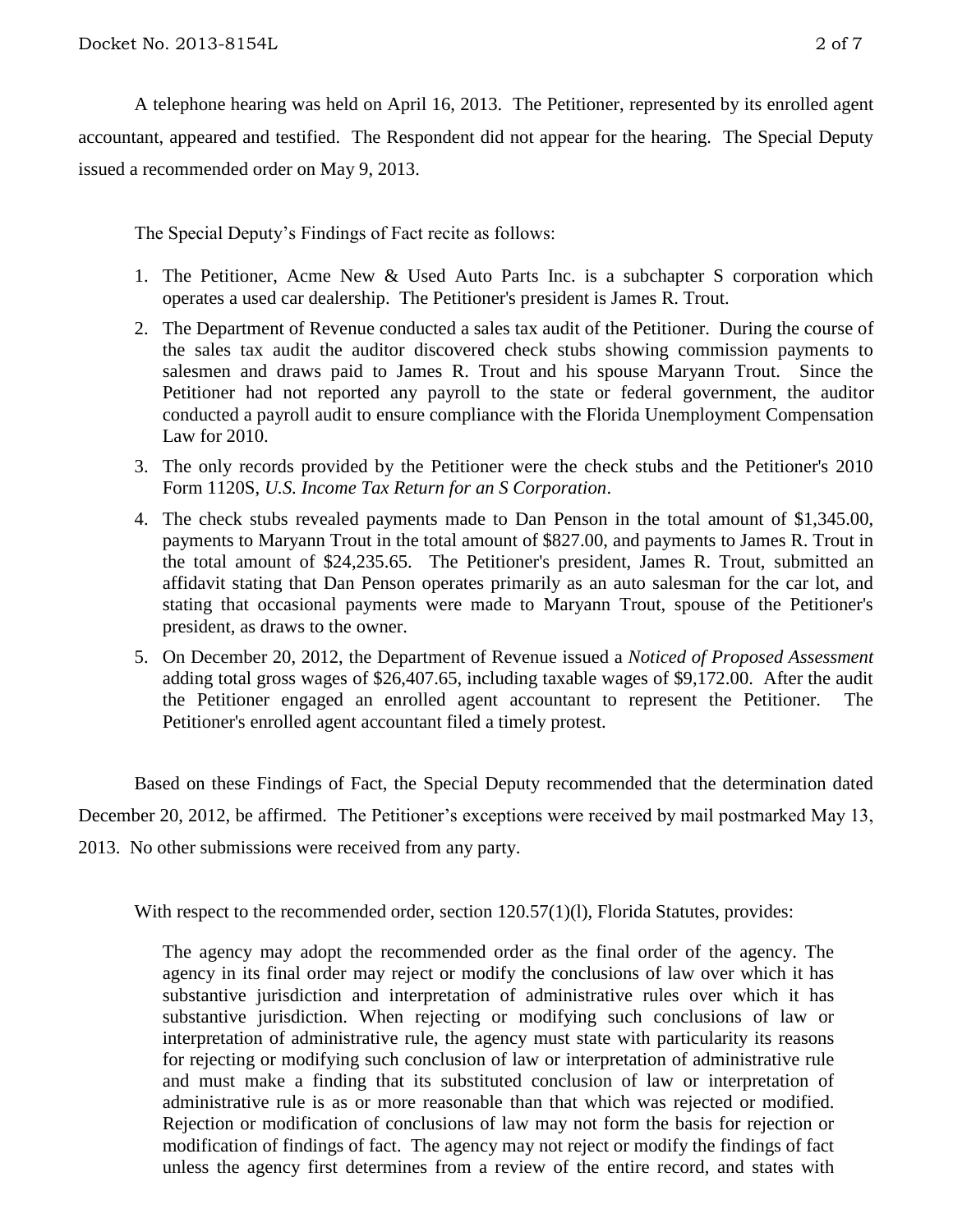particularity in the order, that the findings of fact were not based upon competent substantial evidence or that the proceedings on which the findings were based did not comply with essential requirements of law.

With respect to exceptions, section 120.57(1)(k), Florida Statutes, provides, in pertinent part:

The agency shall allow each party 15 days in which to submit written exceptions to the recommended order. The final order shall include an explicit ruling on each exception, but an agency need not rule on an exception that does not clearly identify the disputed portion of the recommended order by page number or paragraph, that does not identify the legal basis for the exception, or that does not include appropriate and specific citations to the record.

The Petitioner's exceptions are addressed below. Also, the record of the case was carefully reviewed to determine whether the Special Deputy's Findings of Fact and Conclusions of Law were supported by the record, whether the proceedings complied with the substantial requirements of the law, and whether the Conclusions of Law reflect a reasonable application of the law to the facts.

In its exceptions, the Petitioner proposes alternative findings of fact and conclusions of law. The Petitioner also takes exception to Finding of Fact #3 and Conclusion of Law #15. Pursuant to section 120.57(1)(l), Florida Statutes, the Department may not reject or modify the Special Deputy's Findings of Fact unless the Department first determines from a review of the entire record that the findings of fact were not based upon competent substantial evidence. Also pursuant to section 120.57(1)(l), Florida Statutes, the Department may not reject or modify the Special Deputy's Conclusions of Law unless the Department first determines that the conclusions of law do not reflect a reasonable application of the law to the facts. A review of the record reveals that the Special Deputy's Findings of Fact, including Finding of Fact #3, are supported by competent substantial evidence in the record and that the Special Deputy's Conclusions of Law, including Conclusion of Law #15, reflect a reasonable application of the law to the facts. Accordingly, the Department may not modify or the Special Deputy's Findings of Fact or Conclusions of Law pursuant to section 120.57(1)(l), Florida Statutes, and accepts the findings of fact and conclusions of law as written by the Special Deputy. The Petitioner's exceptions are respectfully rejected.

The Petitioner contends that its documents were not considered by the Special Deputy. A review of the record demonstrates that the Petitioner's documents were admitted and marked as Exhibit 2 by the Special Deputy. Thus, the record demonstrates that the Special Deputy considered the Petitioner's documents when issuing the Recommended Order. As previously stated, the Special Deputy's Findings of Fact are supported by competent substantial evidence, the Special Deputy's Conclusions of Law reflect a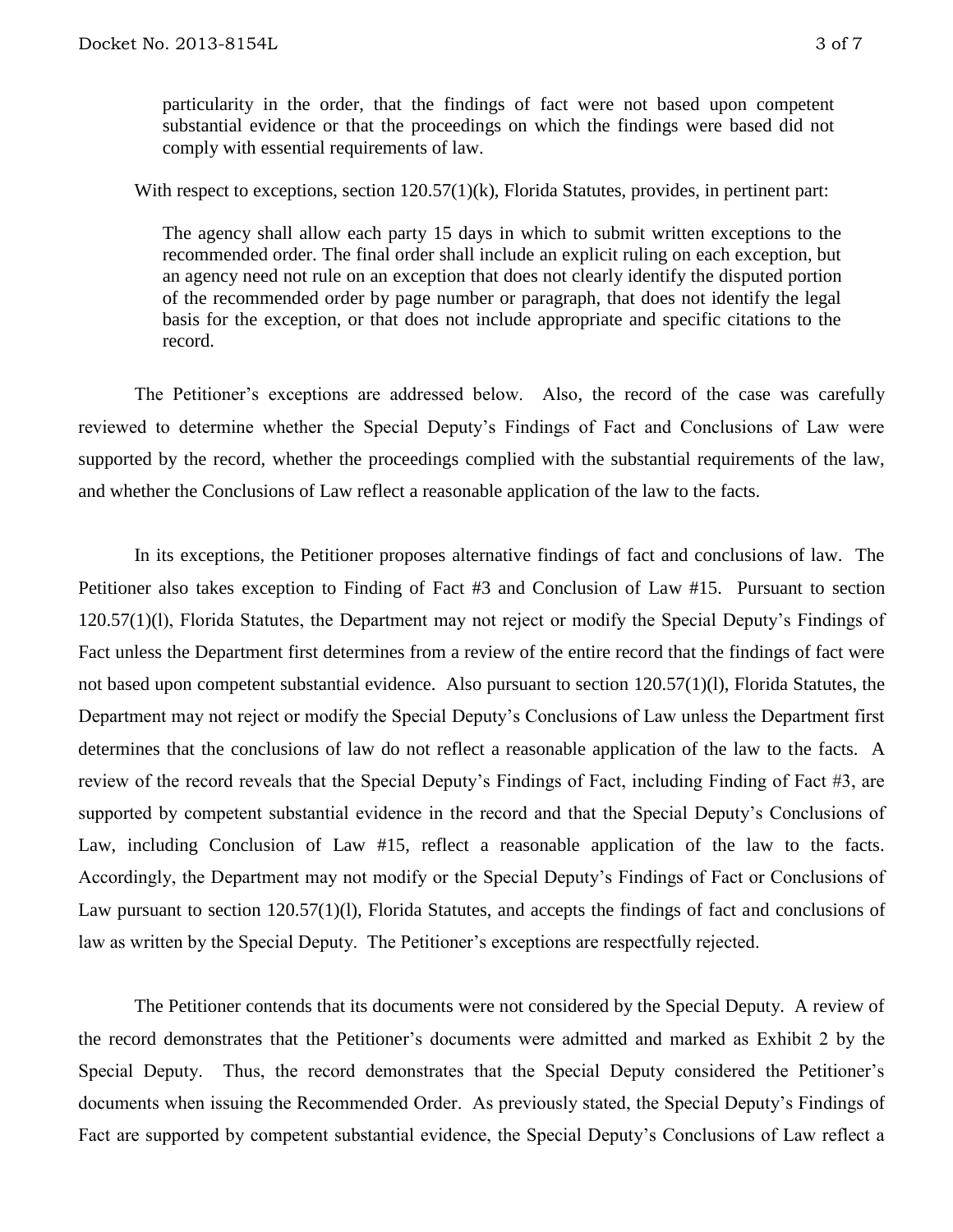reasonable application of the law to the facts, and the Department cannot modify the Recommended Order pursuant to section 120.57(1)(l), Florida Statutes. The Petitioner's exceptions are respectfully rejected.

The Petitioner also requests the consideration of additional evidence. Rule 73B-10.035, Florida Administrative Code, provides that additional evidence will not be accepted after the close of a hearing. As a result, the Department cannot accept the Petitioner's additional evidence because the Petitioner did not provide the evidence until after the close of the hearing. Accordingly, the Petitioner's request is respectfully denied.

A review of the record reveals that the Findings of Fact contained in the Recommended Order are based on competent, substantial evidence and that the proceedings on which the findings were based complied with the essential requirements of the law. The Special Deputy's findings are thus adopted in this order. The Special Deputy's Conclusions of Law reflect a reasonable application of the law to the facts and are also adopted.

Having considered the Petitioner's exceptions, the record of this case, and the Recommended Order of the Special Deputy, I hereby adopt the Findings of Fact and Conclusions of Law of the Special Deputy as set forth in the Recommended Order. A copy of the Recommended Order is attached and incorporated in this order.

Therefore, it is ORDERED that the determination dated December 20, 2012, is AFFIRMED.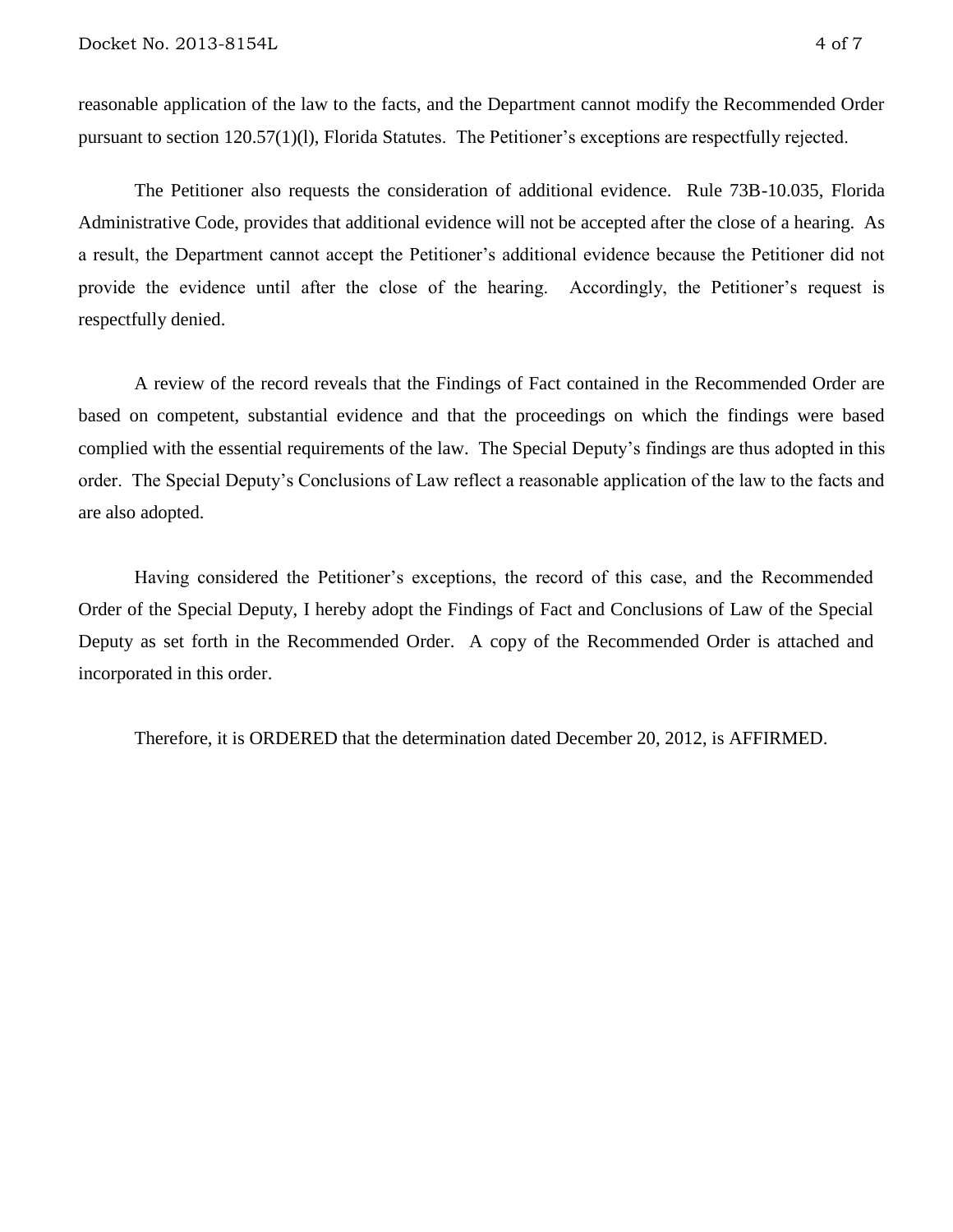#### **JUDICIAL REVIEW**

Any request for judicial review must be initiated within 30 days of the date the Order was filed. Judicial review is commenced by filing one copy of a *Notice of Appeal* with the DEPARTMENT OF ECONOMIC OPPORTUNITY at the address shown at the top of this *Order* and a second copy, with filing fees prescribed by law, with the appropriate District Court of Appeal. It is the responsibility of the party appealing to the Court to prepare a transcript of the record. If no court reporter was at the hearing, the transcript must be prepared from a copy of the Special Deputy's hearing recording, which may be requested from the Office of Appeals.

Cualquier solicitud para revisión judicial debe ser iniciada dentro de los 30 días a partir de la fecha en que la Orden fue registrada. La revisión judicial se comienza al registrar una copia de un *Aviso de Apelación* con la Agencia para la Innovación de la Fuerza Laboral [*DEPARTMENT OF ECONOMIC OPPORTUNITY]* en la dirección que aparece en la parte superior de este *Orden* y una segunda copia, con los honorarios de registro prescritos por la ley, con el Tribunal Distrital de Apelaciones pertinente. Es la responsabilidad de la parte apelando al tribunal la de preparar una transcripción del registro. Si en la audiencia no se encontraba ningún estenógrafo registrado en los tribunales, la transcripción debe ser preparada de una copia de la grabación de la audiencia del Delegado Especial [*Special Deputy*], la cual puede ser solicitada de la Oficina de Apelaciones.

Nenpòt demann pou yon revizyon jiridik fèt pou l kòmanse lan yon peryòd 30 jou apati de dat ke Lòd la te depoze a. Revizyon jiridik la kòmanse avèk depo yon kopi yon *Avi Dapèl* ki voye bay DEPARTMENT OF ECONOMIC OPPORTUNITY lan nan adrès ki parèt pi wo a, lan tèt *Lòd* sa a e yon dezyèm kopi, avèk frè depo ki preskri pa lalwa, bay Kou Dapèl Distrik apwopriye a. Se responsabilite pati k ap prezante apèl la bay Tribinal la pou l prepare yon kopi dosye a. Si pa te gen yon stenograf lan seyans lan, kopi a fèt pou l prepare apati de kopi anrejistreman seyans lan ke Adjwen Spesyal la te fè a, e ke w ka mande Biwo Dapèl la voye pou ou.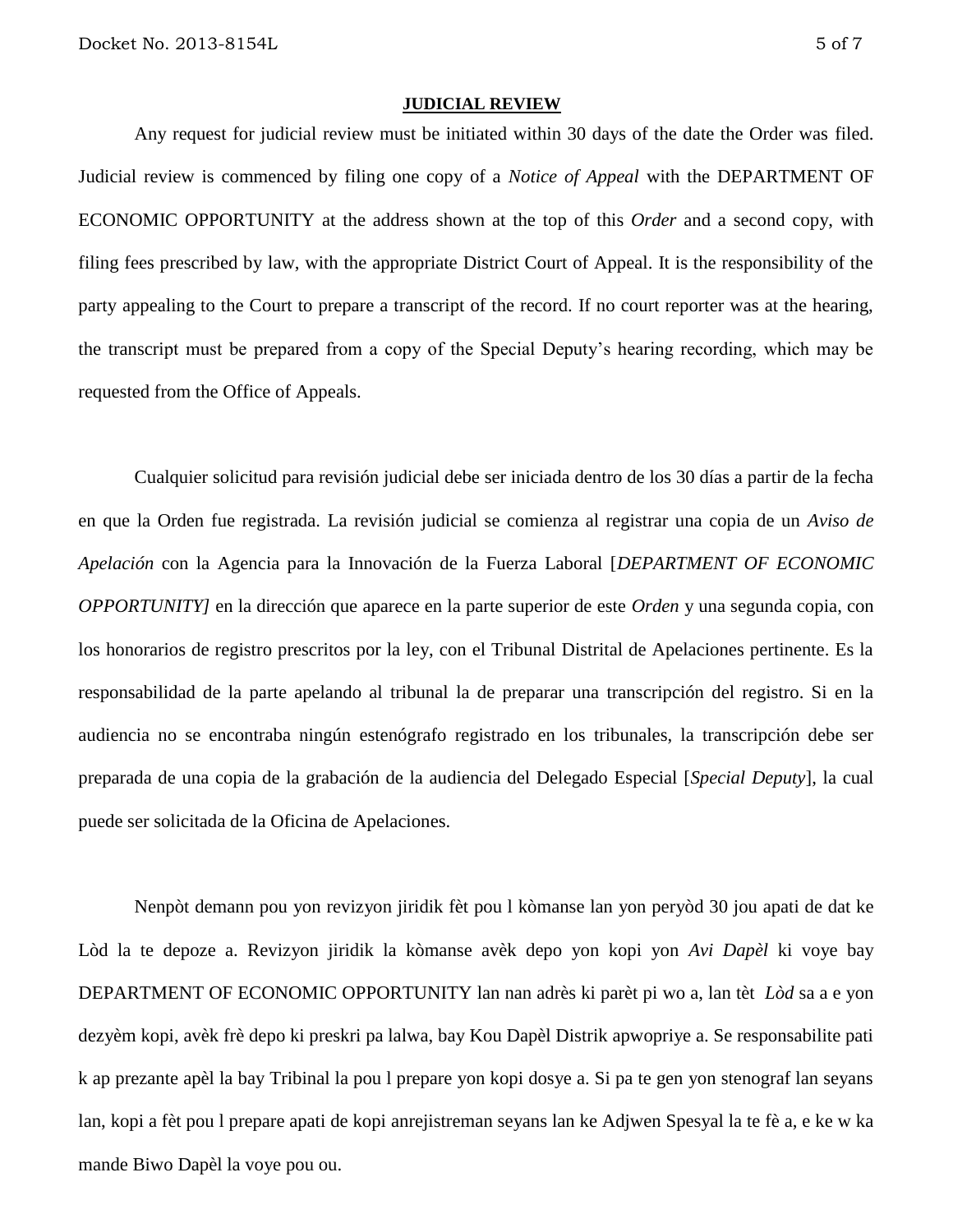DONE and ORDERED at Tallahassee, Florida, this \_\_\_\_\_\_\_ day of **June, 2013**.



Altemese Smith, Bureau Chief, Reemployment Assistance Program DEPARTMENT OF ECONOMIC OPPORTUNITY

FILED ON THIS DATE PURSUANT TO § 120.52, FLORIDA STATUTES, WITH THE DESIGNATED DEPARTMENT CLERK, RECEIPT OF WHICH IS HEREBY ACKNOWLEDGED.

 $\overline{\phantom{a}}$  ,  $\overline{\phantom{a}}$  ,  $\overline{\phantom{a}}$  ,  $\overline{\phantom{a}}$  ,  $\overline{\phantom{a}}$  ,  $\overline{\phantom{a}}$  ,  $\overline{\phantom{a}}$  ,  $\overline{\phantom{a}}$  ,  $\overline{\phantom{a}}$  ,  $\overline{\phantom{a}}$  ,  $\overline{\phantom{a}}$  ,  $\overline{\phantom{a}}$  ,  $\overline{\phantom{a}}$  ,  $\overline{\phantom{a}}$  ,  $\overline{\phantom{a}}$  ,  $\overline{\phantom{a}}$ DEPUTY CLERK DATE

### **CERTIFICATE OF SERVICE**

**I HEREBY CERTIFY that true and correct copies of the foregoing Final Order have been furnished to the persons listed below in the manner described, on the \_\_\_\_\_\_\_ day of June, 2013**.

 $ShmumE, F$ 

SHANEDRA Y. BARNES, Special Deputy Clerk DEPARTMENT OF ECONOMIC OPPORTUNITY Reemployment Assistance Appeals 107 EAST MADISON STREET TALLAHASSEE FL 32399-4143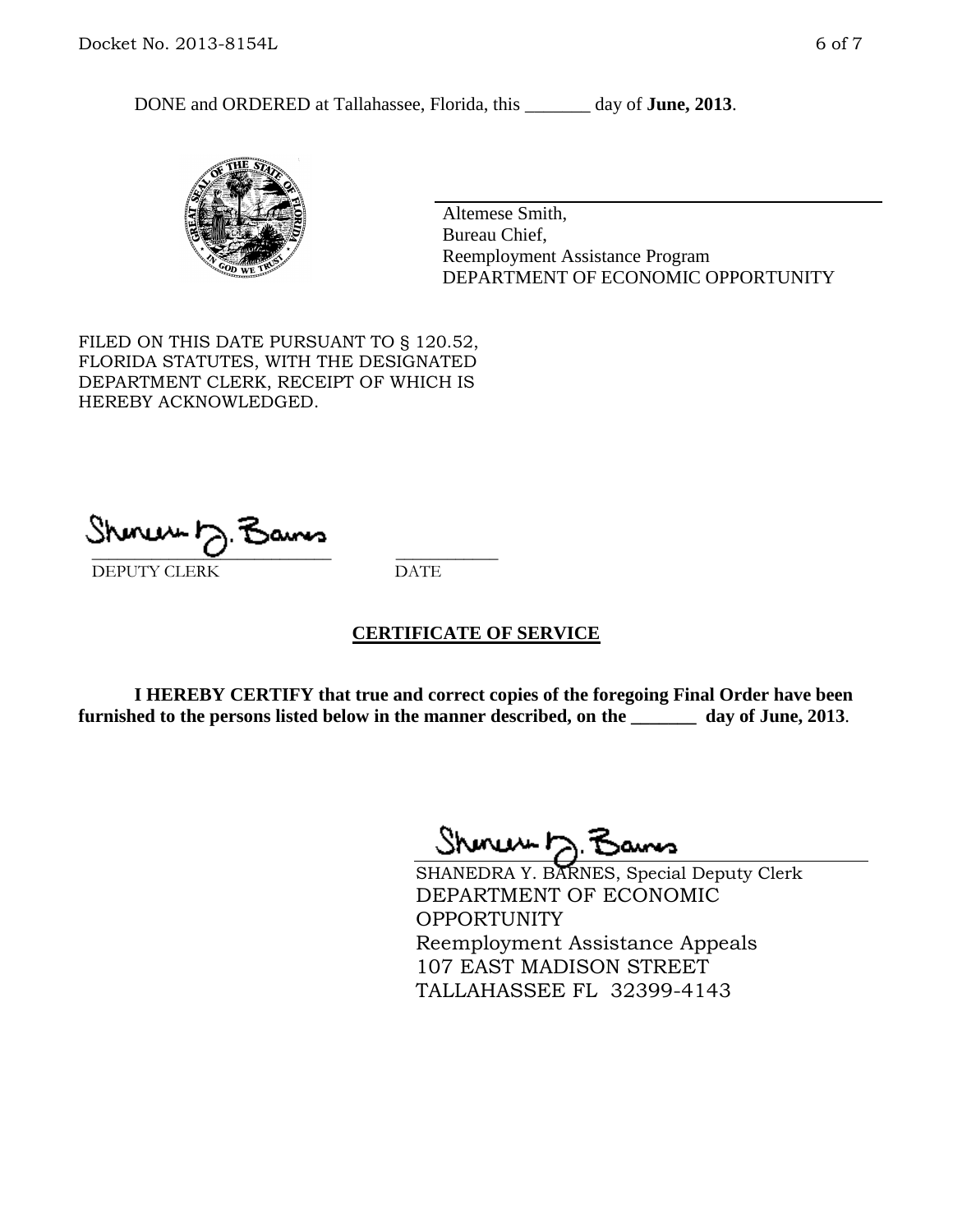By U.S. Mail:

 ACME NEW & USED AUTO PARTS INC ATTN RON TROUT 227 WELDON CIR QUINCY FL 32352-5072

ACME NEW & USED AUTO PARTS INC ATTN SHAWN WESLEY EA 4697 N MONROE STREET TALLAHASSEE FL 32303

DEPARTMENT OF REVENUE ATTN: PATRICIA ELKINS - CCOC #1-4866 5050 WEST TENNESSEE STREET TALLAHASSEE FL 32399

JULIAN GOODWIN FLORIDA DEPARTMENT OF REVENUE 210 N TYNDALL PARKWAY PANAMA CITY, FL 32404-6432

State of Florida DEPARTMENT OF ECONOMIC OPPORTUNITY c/o Department of Revenue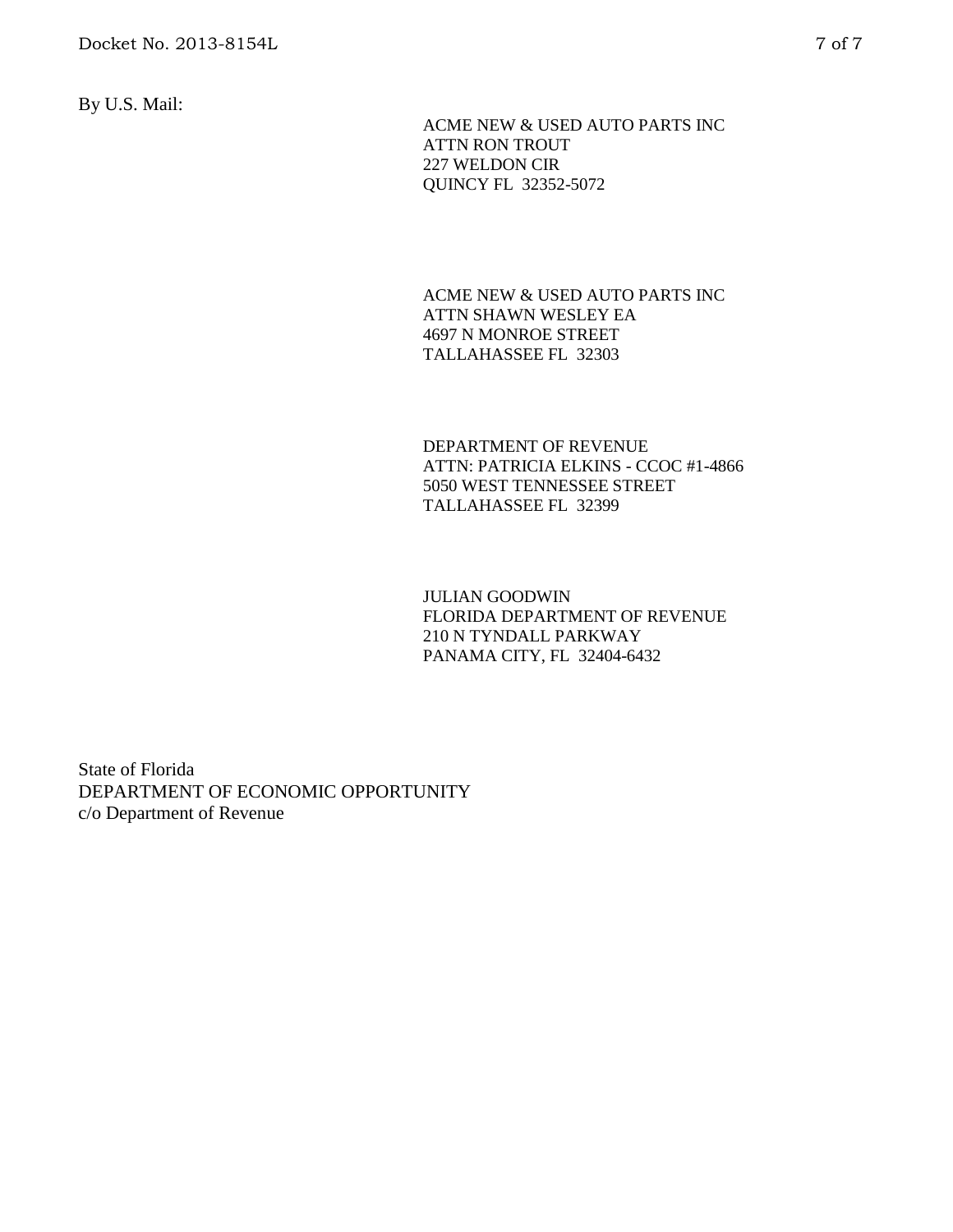## **DEPARTMENT OF ECONOMIC OPPORTUNITY Reemployment Assistance Appeals**

MSC 347 CALDWELL BUILDING 107 EAST MADISON STREET TALLAHASSEE FL 32399-4143

| <b>PETITIONER:</b> |
|--------------------|
|--------------------|

Employer Account No. - 3091275 ACME NEW & USED AUTO PARTS INC ATTN RON TROUT 227 WELDON CIR QUINCY FL 32352-5072

> **PROTEST OF LIABILITY DOCKET NO. 2013-8154L**

**RESPONDENT:** State of Florida DEPARTMENT OF ECONOMIC **OPPORTUNITY** c/o Department of Revenue

# **RECOMMENDED ORDER OF SPECIAL DEPUTY**

TO: Altemese Smith, Bureau Chief, Reemployment Assistance Services DEPARTMENT OF ECONOMIC OPPORTUNITY

This matter comes before the undersigned Special Deputy pursuant to the Petitioner's protest of the Respondent's determination dated December 20, 2012.

After due notice to the parties, a telephone hearing was held on April 16, 2013. The Petitioner, represented by its enrolled agent accountant, appeared and testified.

The record of the case, including the recording of the hearing and any exhibits submitted in evidence, is herewith transmitted. Proposed Findings of Fact and Conclusions of Law were not received.

### **Issue:**

Whether services performed for the Petitioner constitute insured employment, and if so, the effective date of the Petitioner's liability, pursuant to Sections 443.036(19), (21); 443.1216, Florida Statutes.

Whether the Petitioner's corporate officers received remuneration for employment which constitutes wages, pursuant to Sections 443.036(21), (44), Florida Statutes; Rule 73B-10.025, Florida Administrative Code.

### **Findings of Fact:**

1. The Petitioner, Acme New & Used Auto Parts Inc. is a subchapter S corporation which operates a used car dealership. The Petitioner's president is James R. Trout.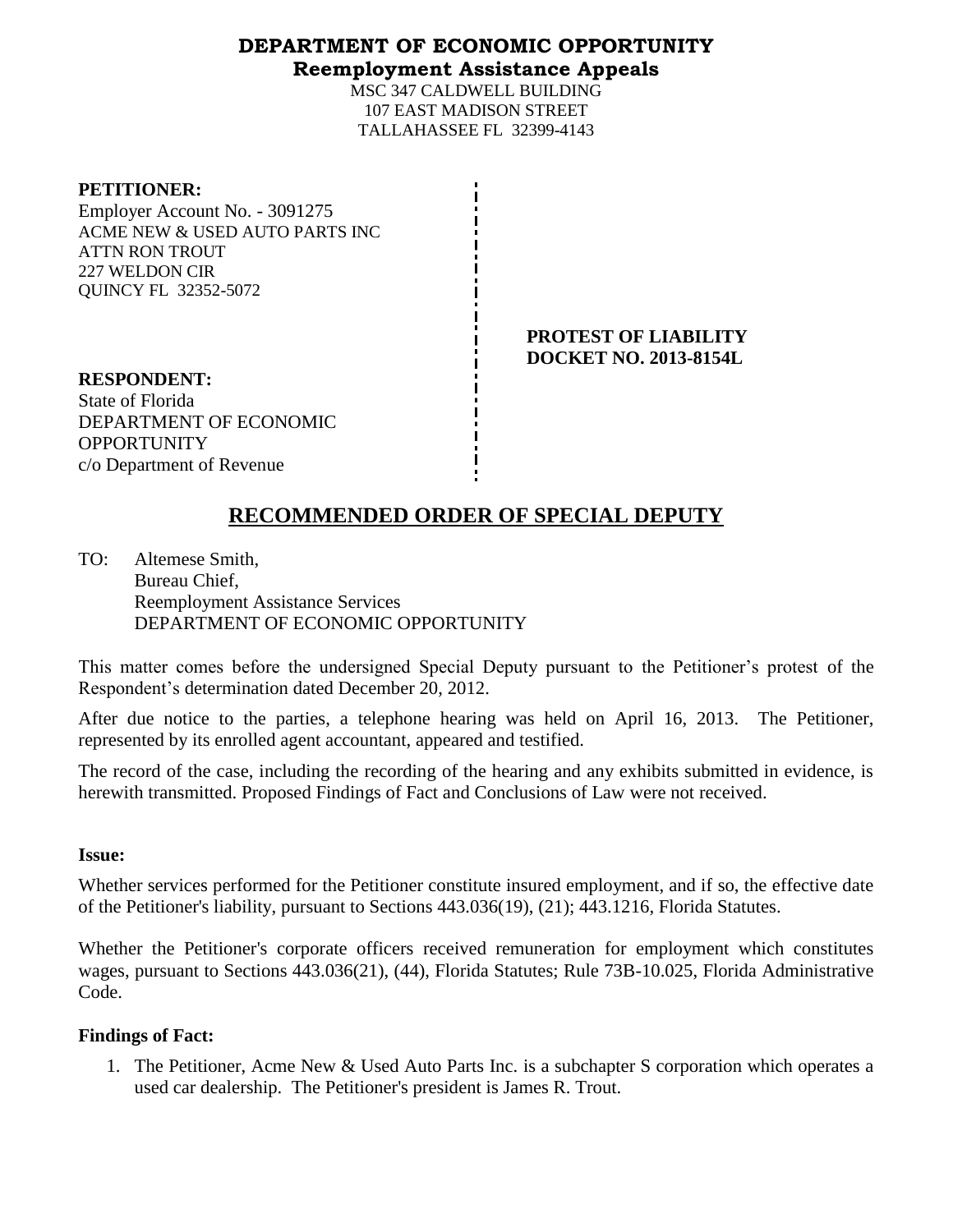- 2. The Department of Revenue conducted a sales tax audit of the Petitioner. During the course of the sales tax audit the auditor discovered check stubs showing commission payments to salesmen and draws paid to James R. Trout and his spouse Maryann Trout. Since the Petitioner had not reported any payroll to the state or federal government, the auditor conducted a payroll audit to ensure compliance with the Florida Unemployment Compensation Law for 2010.
- 3. The only records provided by the Petitioner were the check stubs and the Petitioner's 2010 Form 1120S, *U.S. Income Tax Return for an S Corporation*.
- 4. The check stubs revealed payments made to Dan Penson in the total amount of \$1,345.00, payments to Maryann Trout in the total amount of \$827.00, and payments to James R. Trout in the total amount of \$24,235.65. The Petitioner's president, James R. Trout, submitted an affidavit stating that Dan Penson operates primarily as an auto salesman for the car lot, and stating that occasional payments were made to Maryann Trout, spouse of the Petitioner's president, as draws to the owner.
- 5. On December 20, 2012, the Department of Revenue issued a *Noticed of Proposed Assessment* adding total gross wages of \$26,407.65, including taxable wages of \$9,172.00. After the audit the Petitioner engaged an enrolled agent accountant to represent the Petitioner. The Petitioner's enrolled agent accountant filed a timely protest.

## **Conclusions of Law:**

- 6. The issue in this case, whether services performed for the Petitioner constitute employment subject to the Florida Reemployment Assistance Program Law, is governed by Chapter 443, Florida Statutes. Section 443.1216(1)(a), Florida Statutes, provides that employment subject to the chapter includes service performed by an officer of a corporation and service performed by individuals under the usual common law rules applicable in determining an employer-employee relationship.
- 7. The Supreme Court of the United States held that the term "usual common law rules" is to be used in a generic sense to mean the "standards developed by the courts through the years of adjudication." United States v. W.M. Webb, Inc., 397 U.S. 179 (1970).
- 8. The Supreme Court of Florida adopted and approved the tests in 1 Restatement of Law, Agency 2d Section 220 (1958), for use to determine if an employment relationship exists. See Cantor v. Cochran, 184 So.2d 173 (Fla. 1966); Miami Herald Publishing Co. v. Kendall, 88 So.2d 276 (Fla. 1956); Magarian v. Southern Fruit Distributors, 1 So.2d 858 (Fla. 1941); see also Kane Furniture Corp. v. R. Miranda, 506 So.2d 1061 (Fla. 2d DCA 1987). In Brayshaw v. Agency for Workforce Innovation, et al; 58 So.3d 301 (Fla. 1st DCA 2011) the court stated that the statute does not refer to other rules or factors for determining the employment relationship and, therefore, the Department is limited to applying only Florida common law in determining the nature of an employment relationship.
- 9. Restatement of Law is a publication, prepared under the auspices of the American Law Institute, which explains the meaning of the law with regard to various court rulings. The Restatement sets forth a nonexclusive list of factors that are to be considered when judging whether a relationship is an employment relationship or an independent contractor relationship.
- 10. 1 Restatement of Law, Agency 2d Section 220 (1958) provides:
	- (1) A servant is a person employed to perform services for another and who, in the performance of the services, is subject to the other's control or right of control.
	- (2) The following matters of fact, among others, are to be considered: (a) the extent of control which, by the agreement, the business may exercise over the details of the work;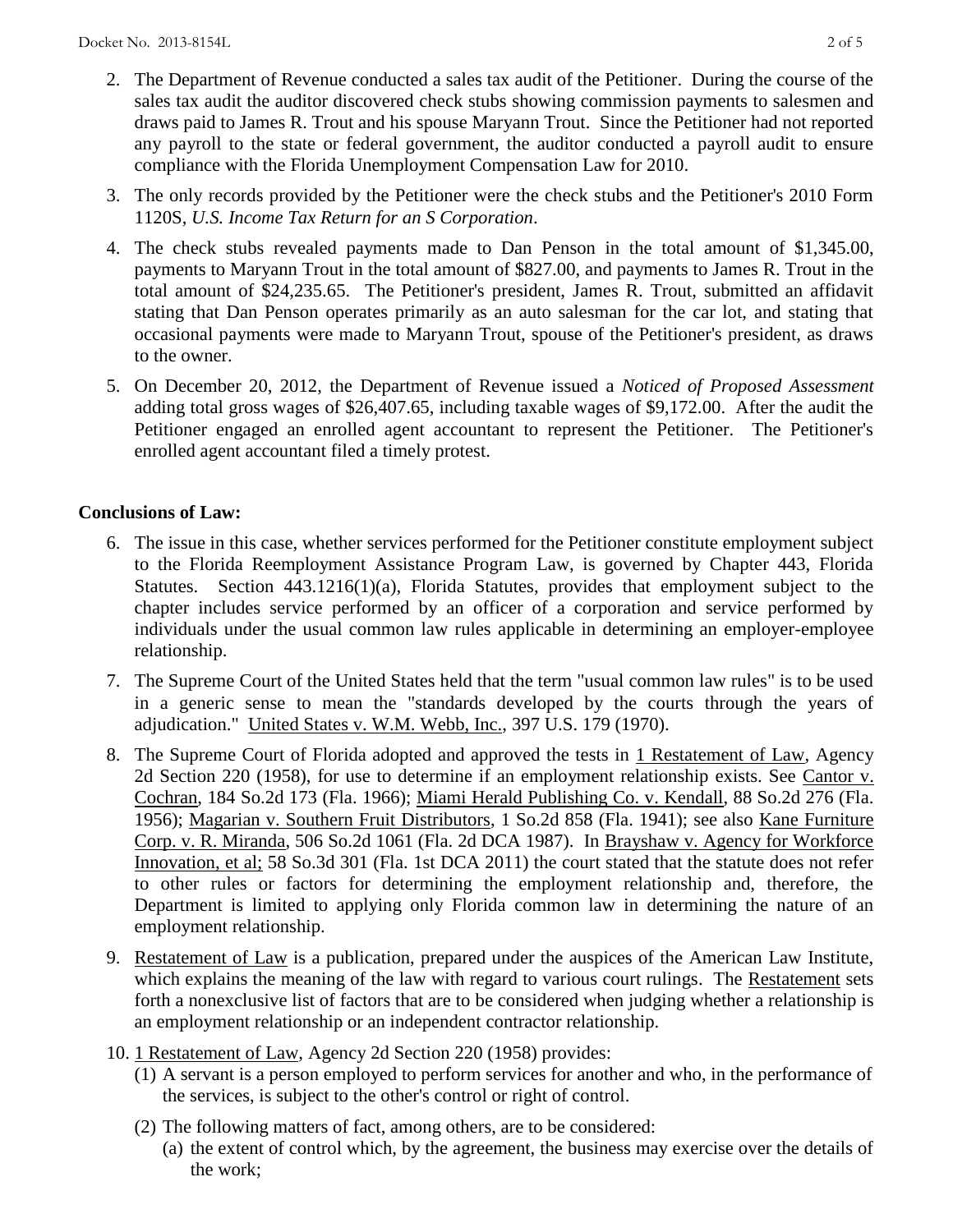- (b) whether or not the one employed is engaged in a distinct occupation or business;
- (c) the kind of occupation, with reference to whether, in the locality, the work is usually done under the direction of the employer or by a specialist without supervision;
- (d) the skill required in the particular occupation;
- (e) whether the employer or the worker supplies the instrumentalities, tools, and the place of work for the person doing the work;
- (f) the length of time for which the person is employed;
- (g) the method of payment, whether by the time or by the job;
- (h) whether or not the work is a part of the regular business of the employer;
- (i) whether or not the parties believe they are creating the relation of master and servant;
- (j) whether the principal is or is not in business.
- 11. Comments in the Restatement explain that the word "servant" does not exclusively connote manual labor, and the word "employee" has largely replaced "servant" in statutes dealing with various aspects of the working relationship between two parties.
- 12. In Department of Health and Rehabilitative Services v. Department of Labor & Employment Security, 472 So.2d 1284 (Fla. 1<sup>st</sup> DCA 1985) the court confirmed that the factors listed in the Restatement are the proper factors to be considered in determining whether an employer-employee relationship exists. However, in citing La Grande v. B&L Services, Inc., 432 So.2d 1364, 1366 (Fla.  $1<sup>st</sup> DCA$  1983), the court acknowledged that the question of whether a person is properly classified an employee or an independent contractor often can not be answered by reference to "hard and fast" rules, but rather must be addressed on a case-by-case basis.
- 13. Section 443.036(20)(c), Florida Statutes provides that a person who is an officer of a corporation, or a member of a limited liability company classified as a corporation for federal income tax purposes, and who performs services for the corporation or limited liability company in this state, regardless of whether those services are continuous, is deemed an employee of the corporation or the limited liability company during all of each week of his or her tenure of office, regardless of whether he or she is compensated for those services. Services are presumed to be rendered for the corporation in cases in which the officer is compensated by means other than dividends upon shares of stock of the corporation owned by him or her.
- 14. In Spicer Accounting, Inc. v. United States, 918 F.2d 90  $(9<sup>th</sup>$  Cir. 1990), the court determined that dividends paid by an S corporation to an officer of the corporation who performed services for the business, were wages subject to federal employment taxes, including federal unemployment compensation taxes. The court relied upon federal regulations which provide that the "form of payment is immaterial, the only relevant factor being whether the payments were actually received as compensation for employment."
- 15. James R. Trout is an officer of the corporation who performs services for the corporation. The audit revealed payments made to James R. Trout and his spouse. According to the affidavit of James R. Trout the payments made to his spouse, Maryann Trout, were made as "draws to the owner." No competent evidence was presented to show that the payments to James and Maryann Trout were not wages for services performed as found by the Department of Revenue.
- 16. Dan Penson performed services for the Petitioner as a used car salesman during 2010. No competent evidence was presented to show that payments made to Dan Penson were not compensation for services performed as an employee.
- 17. The Petitioner's enrolled agent accountant was not the Petitioner's accountant during 2010. He testified that his only knowledge concerning the operation of the Petitioner's business is what he has been told by his client. Section 90.604, Florida Statutes, sets out the general requirement that a witness must have personal knowledge regarding the subject matter of his or her testimony. Information or evidence received from other people and not witnessed firsthand is hearsay. Hearsay evidence may be used for the purpose of supplementing or explaining other evidence, but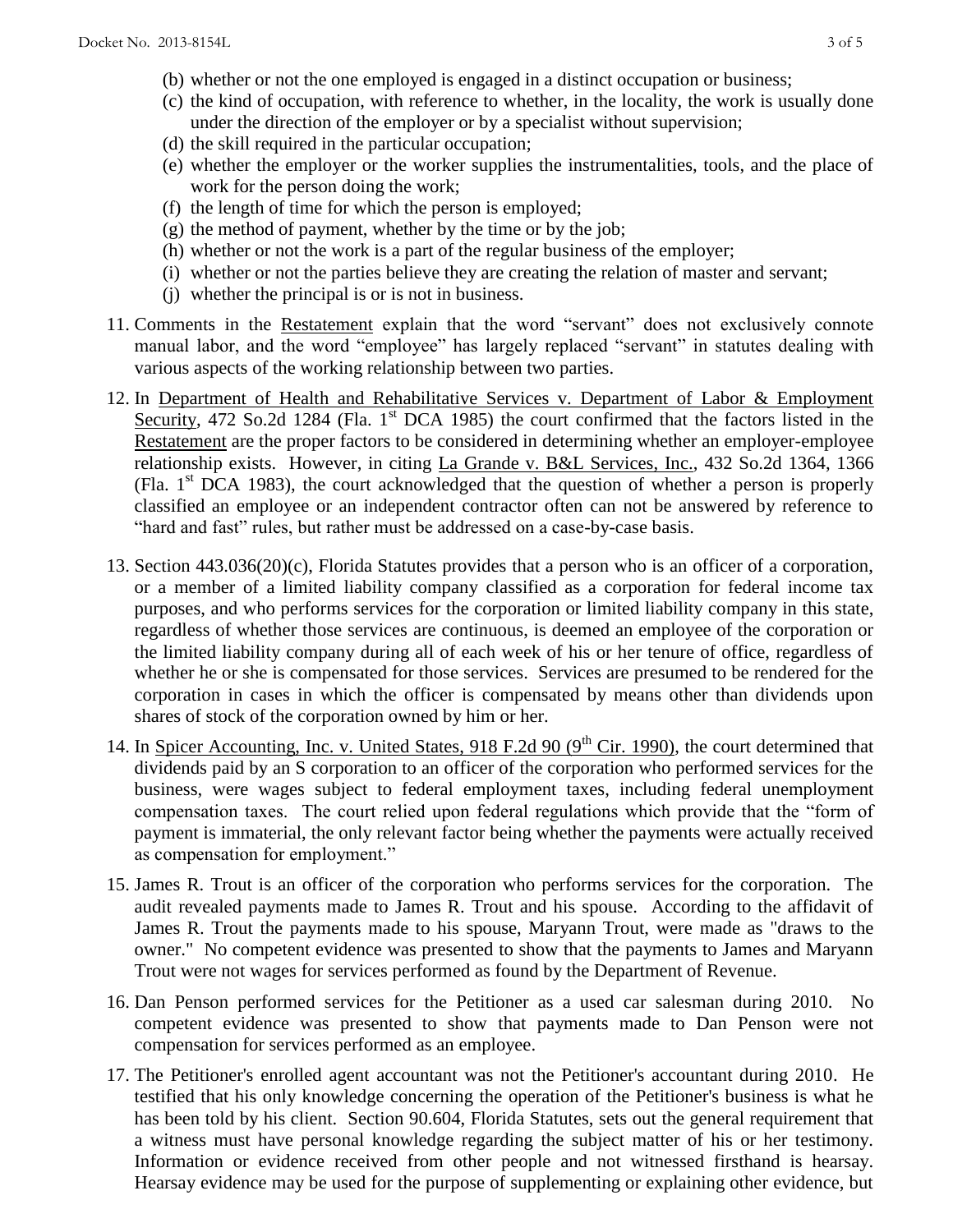it is not sufficient, in and of itself, to support a finding unless it would be admissible over objection in civil actions. Section 120.57(1)(c), Florida Statutes.

- 18. Rule 73B-10.035(7), Florida Administrative Code, provides that the burden of proof will be on the protesting party to establish by a preponderence of the evidence that the determination was in error.
- 19. The Petitioner has not shown by a preponderance of the evidence that the determination of the Department of Revenue was in error.

**Recommendation:** It is recommended that the determination dated December 20, 2012, be AFFIRMED.

Respectfully submitted on May 9, 2013.



R. O. SMITH, Special Deputy Office of Appeals

A party aggrieved by the *Recommended Order* may file written exceptions to the Director at the address shown above within fifteen days of the mailing date of the *Recommended Order*. Any opposing party may file counter exceptions within ten days of the mailing of the original exceptions. A brief in opposition to counter exceptions may be filed within ten days of the mailing of the counter exceptions. Any party initiating such correspondence must send a copy of the correspondence to each party of record and indicate that copies were sent.

Una parte que se vea perjudicada por la *Orden Recomendada* puede registrar excepciones por escrito al Director Designado en la dirección que aparece arriba dentro de quince días a partir de la fecha del envío por correo de la *Orden Recomendada*. Cualquier contraparte puede registrar contra-excepciones dentro de los diez días a partir de la fecha de envió por correo de las excepciones originales. Un sumario en oposición a contra-excepciones puede ser registrado dentro de los diez días a partir de la fecha de envío por correo de las contra-excepciones. Cualquier parte que dé inicio a tal correspondencia debe enviarle una copia de tal correspondencia a cada parte contenida en el registro y señalar que copias fueron remitidas.

Yon pati ke *Lòd Rekòmande* a afekte ka prezante de eksklizyon alekri bay Direktè Adjwen an lan adrès ki parèt anlè a lan yon peryòd kenz jou apati de dat ke *Lòd Rekòmande* a te poste a. Nenpòt pati ki fè opozisyon ka prezante objeksyon a eksklizyon yo lan yon peryòd dis jou apati de lè ke objeksyon a eksklizyon orijinal yo te poste. Yon dosye ki prezante ann opozisyon a objeksyon a eksklizyon yo, ka prezante lan yon peryòd dis jou apati de dat ke objeksyon a eksklizyon yo te poste. Nenpòt pati ki angaje yon korespondans konsa dwe voye yon kopi kourye a bay chak pati ki enplike lan dosye a e endike ke yo te voye kopi yo.

Shoner D. Bams

**SHANEDRA Y. BARNES, Special Deputy Clerk** May 9, 2013

**Date Mailed:**